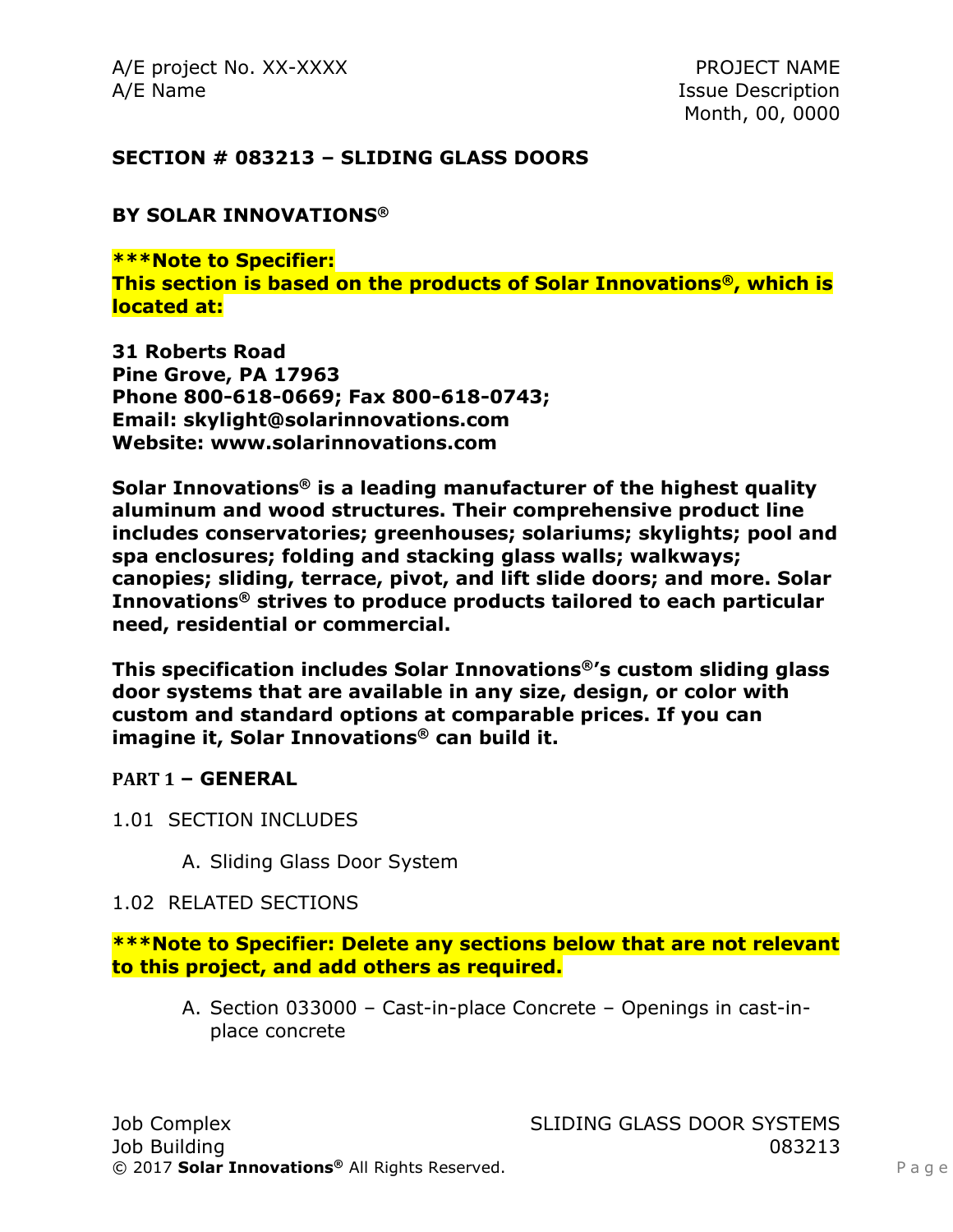- B. Section 034500 Precast Concrete Wall Panels: Opening in precast concrete wall panels.
- C. Section 048100 Unit Masonry Openings in masonry
- D. Section 054000 Cold Formed Metal Framing: Framed Openings
- E. Section 061000 Rough Carpentry: Framed Openings
- F. Section 062023 Interior Finish Carpentry: Interior Wood Casing
- G. Section 072100 Thermal insulation: Batt insulation at window perimeter
- H. Section 074600 Siding and Trim
- I. Section 076200 Flashing and Sheet Metal: Flashing associated with windows and doors
- J. Section 079200 Joint Sealers
- 1.03 REFERENCE STANDARDS
	- A. The latest published edition of a reference shall be applicable to this Project unless identified by a specific edition date
	- B. All reference amendments adopted prior to the effective date of this Specification shall be applicable to this Project
	- C. All materials, installation, and workmanship shall comply with the applicable requirements and standards addressed within the following references:

## **\*\*\*Note to Specifier: Delete any references below that are not required by the project, and add others as required.**

- 1. AAMA 611 Voluntary specifications for anodized architectural aluminum (revised).
- 2. AAMA 1503 Voluntary test method for thermal transmittance and condensation resistance of windows, doors, and glazed wall sections
- 3. ASTM A36/A36M Standard specification for carbon structural steel
- 4. ASTM B221/B221M Standard specification for aluminum and aluminum-alloy extruded bars, rods, wires, profiles, and tubes
- 5. ASTM B241/B241M Standard specification for aluminum and aluminum-alloy seamless pipe and seamless tubes
- 6. ASTM C1115 Standard specification for dense elastomeric silicone rubber gaskets and accessories
- 7. ASTM C864 Standard specification for dense elastomeric compression seal gaskets, setting blocks, and spacers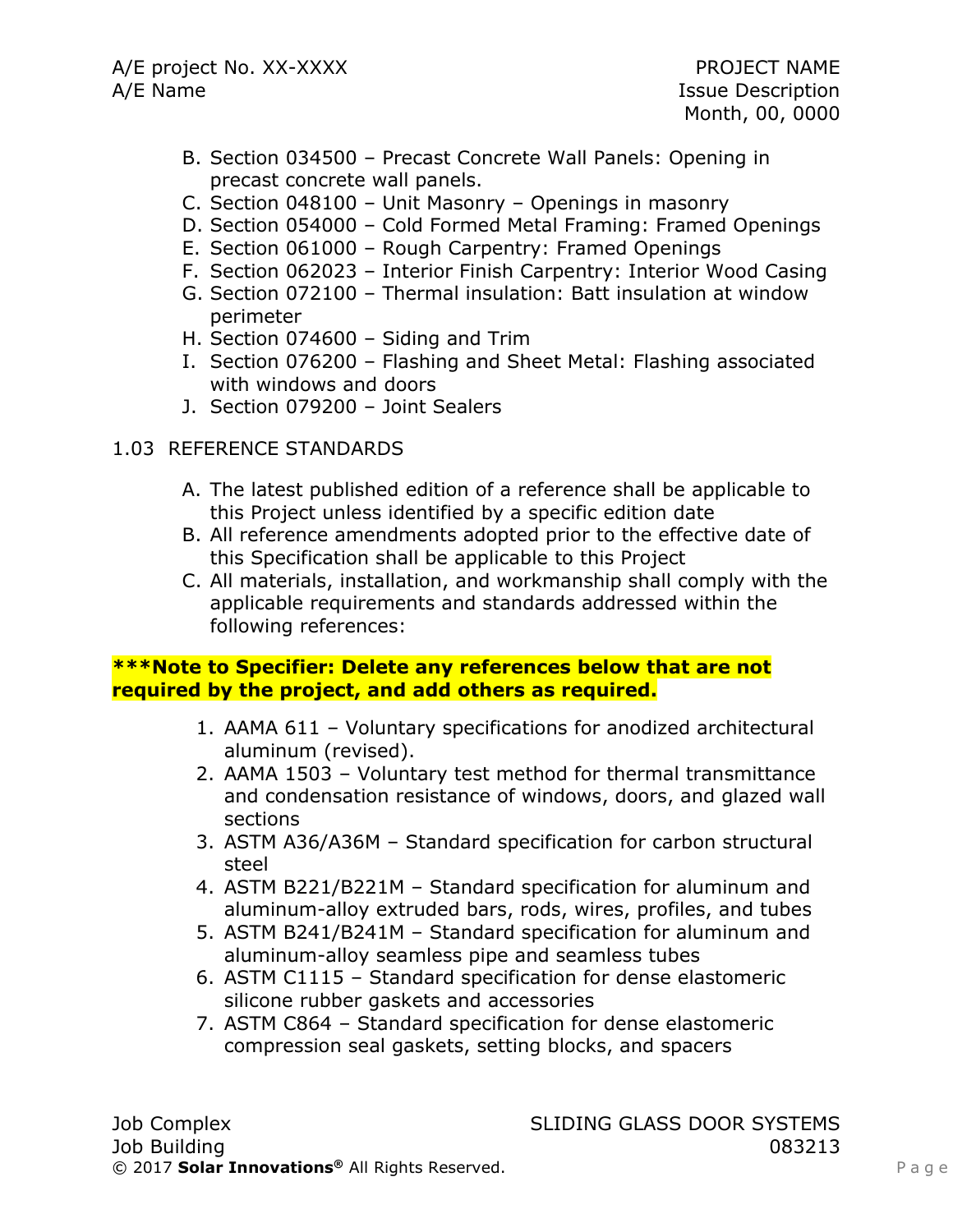- 8. ASTM E283 Standard test method for structural performance of exterior windows, curtain walls, and doors by uniform static air pressure difference.
- 9. ASTM E330 Standard test method for structural performance of exterior windows, curtain walls, and doors by uniform static air pressure difference
- 10. ASTM E331 Standard test method for water penetration of exterior windows, curtain walls, and doors by uniform static air pressure difference
- 11. ASTM E547 Water penetration of exterior windows, curtain walls, and doors.
- 12. ASTM E1886 Standard test method for performance of exterior windows, curtain walls, doors, and impact protective systems impacted by missiles and exposed to cyclic pressure differentials
- 13. ASTM E1996 Standard specification for performance of exterior windows, curtain walls, doors, and impact protective systems impacted by windborne debris in hurricanes
- 14. AWS D1 Structural welding code
- 15. FGMA Flat glass marketing association, glazing manual

### 1.04 PERFORMANCE REQUIREMENTS

### **\*\*\*Note to Specifier: Edit the following section to suit project requirements. Coordinate with manufacturer for the project location, wall size, and local building code to provide a system tailored to your needs.**

- A. Air Performance Design, fabricate, assemble, and erect the aluminum glazed system to be permanently free of significant air leakage. Significant leakage shall be defined as a differential test pressure amounting to 20 percent of specified strength performance pressure required with operable windows doors, or joints (if any) sealed to prevent crack leakage.
- B. Structural Performance Structural performance as tested in accordance with ASTM-E330; with no glass breakage or permanent damage to fasteners, anchors, hardware, or actuating mechanisms
	- 1. Normal wall deflection should not exceed 1/175 of clear span for span lengths of 13' 6" or less and  $1/240 + 1/4$ " for all others. Restrict deflection to ¾" maximum for individual glazing lites.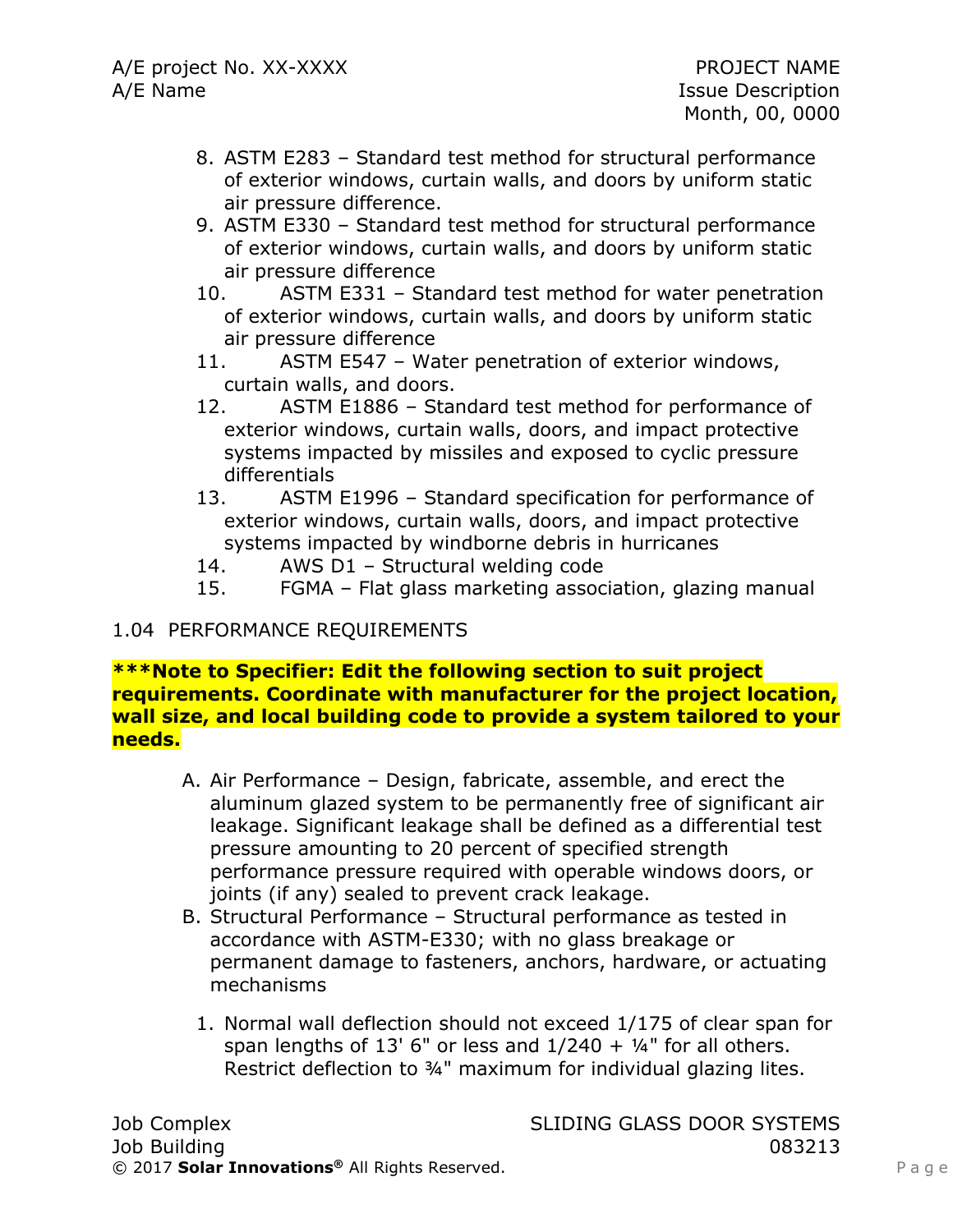- 2. Parallel to wall deflection should not exceed 175% of glass edge clearance. Restrict deflection to L/360 or 1/8" maximum. Restrict deflection to 1/16" maximum above doors and/or windows. It shall be permitted to increase the deflection to 1/8" if the door operation is not affected.
- 3. Deflection of the entire assembly, including, but not limited to, glass, shall not exceed 1½"
- C. Thermal Performance Tested values, certifications, and simulation protocols
	- 1. Thermal Characteristics

```
***Note to Specifier: Thermal characteristics are available with 
performance values
```
 **up to a U-Value – 0.33 and CRF - 40 based on glazing choices. Please note this is** 

 **subject to glass availability and project specific requirements (Consult** 

 **manufacturer).**

- a. U-value –
- b.  $CRF -$
- 2. U-Value Unit to comply with the U-value NFRC rated, or simulated in accordance with NFRC 100 protocol, shown in manufacturers latest published data for the glazing and sill specified.
- 3. Solar Heat Gain Coefficient Unit to comply with the Solar Heat Gain Coefficient NFRC rated, or simulated in accordance with NFRC 200 protocol, shown in manufacturers latest published data for the glazing and sill specified.

## 1.05 MANUFACTURER'S CERTIFICATES

**\*\*\*Note to Specifier: Select the appropriate set of test results for the project details. Delete all other paragraphs. Performance values below are dependent on upleg selected.**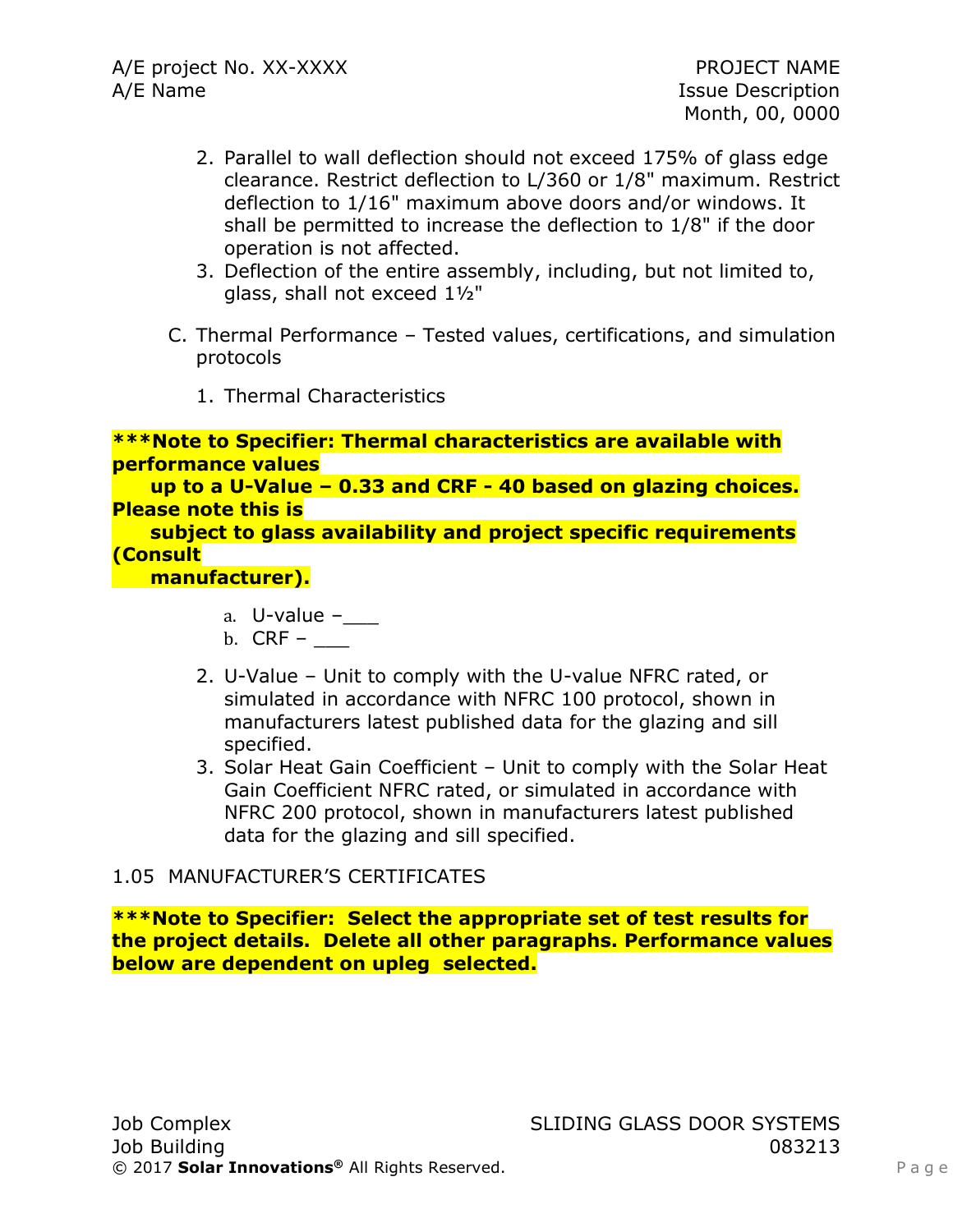- A. G2 Multi Track Door system (with or without pocket) when tested on a typical four panel door unit, 244" wide x 100" tall (6197.6mm x 2540mm); panel size 99" wide x 60.5" tall (2514.6mm x 1536.7mm) shall meet or exceed SD-HC40 Product Designation conforming to AAMA/WDMA/CSA 101.I.S.2/A440 and the following performance tests.
	- 1. Air Infiltration Test ASTM E283
		- a. Force of  $0.14$  cfm/ft<sup>2</sup>
	- 2. Water Penetration Test ASTM E331
		- a. Water pressure of 12.0psf and  $5.0$ gph/ft<sup>2</sup>
	- 3. Uniform Structural Load Test ASTM E330
		- a. Force of 65.0psf minimum exterior
		- b. Design Pressure

 $(1) \pm 65$ psf

- 4. Florida Product Approval
	- a. Impact FL #16028.2
- B. G3 Multi-Track Door System (with or without pocket) when tested on a typical four panel door unit, 244.5" wide x 115.815" tall (6210.3mm x 2941.65mm); panel size 59.375" wide x 114.34" tall (1508.13mm x 2904.24mm) shall meet or exceed SD-HC40 Product Designation conforming to AAMA/WDMA/CSA 101.I.S.2/A440 and the following performance tests.
	- 1. Air Infiltration Test ASTM E283
		- a. Force of  $0.10$  cfm/ft<sup>2</sup>
	- 2. Water Penetration Test ASTM E331 and ASTM E547
		- a. Water pressure of 7.52psf and 5.0qph/ft<sup>2</sup>
	- 3. Uniform Structural Load Test ASTM E330
		- a. Force of 105.26psf minimum exterior
		- b. Design Pressure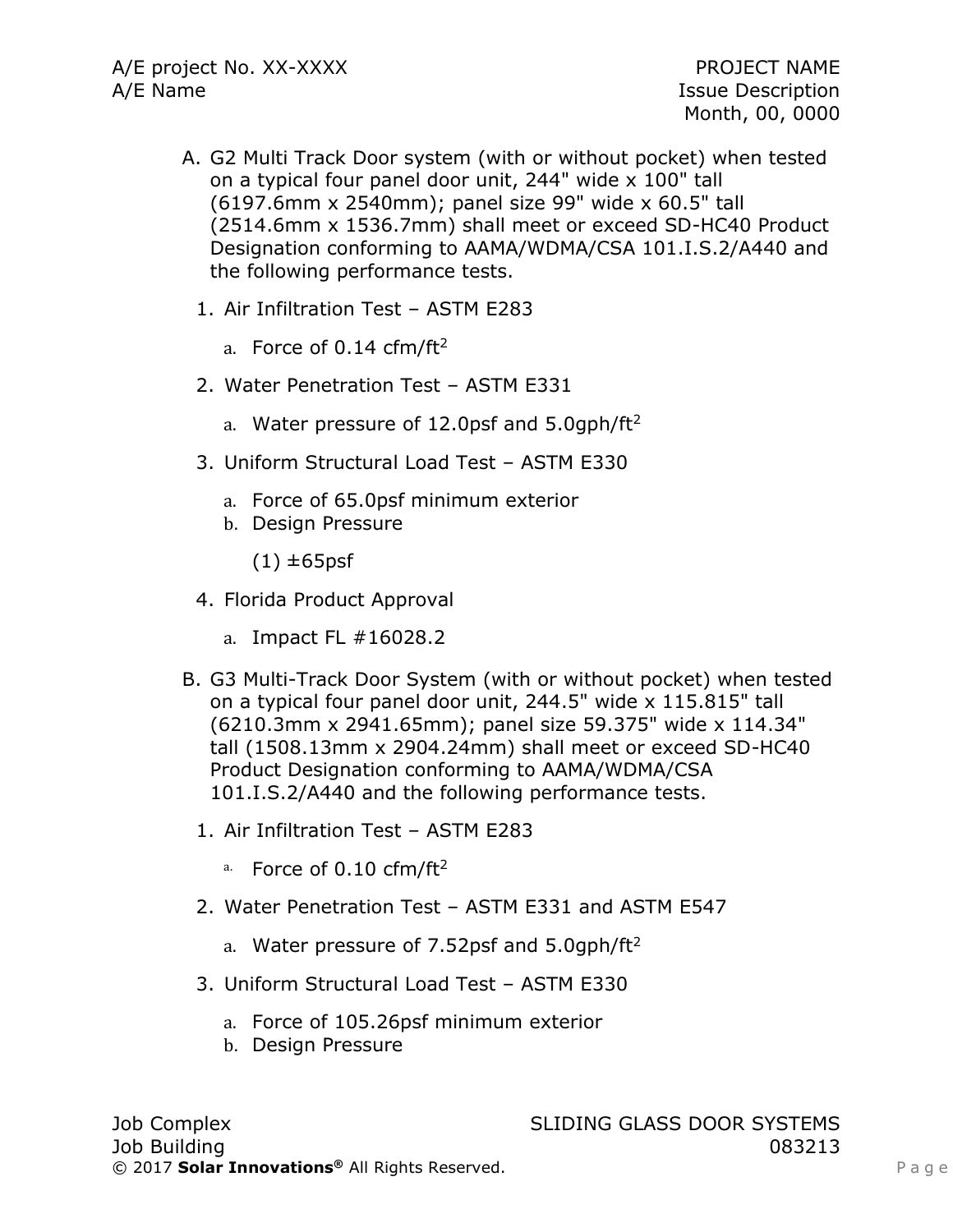$(1) + 50/-70$ psf

- 4. Florida Product Approval
	- a. Impact FL #17268.1
- C. G3 Multi-Track Door System (with or without pocket) when tested on a typical four panel door unit, 244.5" wide x 115.813" tall (6210.3mm x 2941.65mm); panel size 59.375" wide x 114.34" tall (1508.13mm x 2904.24mm) shall meet or exceed SD-HC40 Product Designation conforming to AAMA/WDMA/CSA 101.I.S.2/A440 and the following performance tests.
	- 1. Air Infiltration Test ASTM E 283
		- a. Force of  $0.10$  cfm/ft<sup>2</sup>
	- 2. Water Penetration Test ASTM E 547
		- a. Water pressure of 10.56 psf and  $5.0$ gph/ft<sup>2</sup>
	- 3. Uniform Structural Load Test ASTM E 330
		- a. Force of 105.26psf minimum exterior
		- b. Design Pressure

 $(1) + 70/-70$ psf

- 4. Florida Product Approval
	- a. Non-Impact FL #17268.2

### 1.06 SUBMITTALS

- A. Submit under the provisions of Section 013000 for review and approval for fabrication.
- B. Shop Drawings Detailed drawings prepared specifically for the project by manufacturer. Include information not fully detailed in manufacturer's standard product data, including, but not limited to, wall elevations and detail sections of every typical composite member. Show opening dimensions, framed opening tolerances, profiles, product components, anchorages, and accessories.
	- 1. Indicate fastener locations, glazing, and hardware arrangements.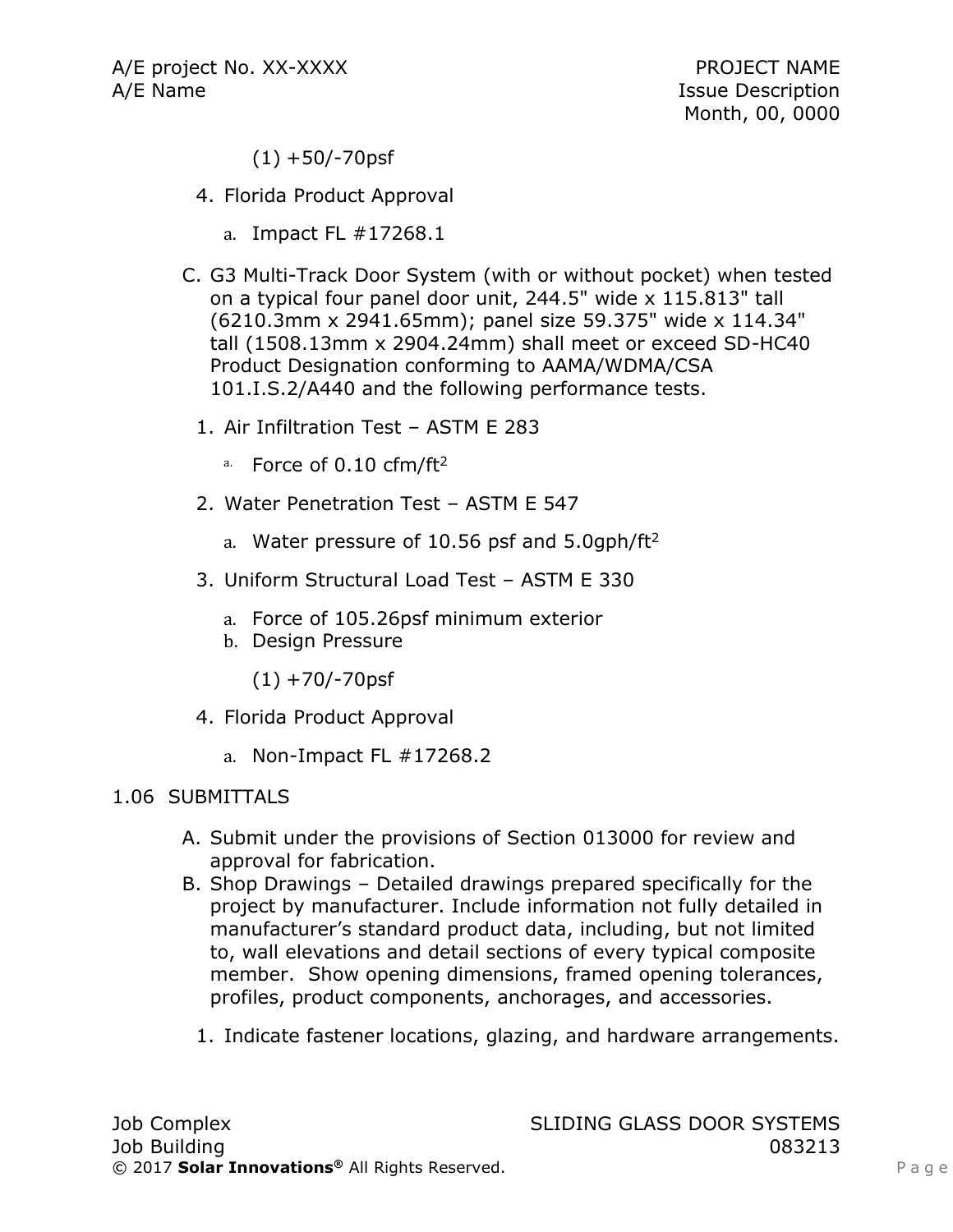- 2. Include schedule identifying each unit, with marks or numbers referencing drawings.
- 3. Must show all surrounding substrates and relevant conditions
- 4. Must be drawn in the domestic USA, by the manufacturer of the system
- C. Product Data Manufacturer's data sheets on each product to be used, including:
	- 1. Storage and handling requirements and recommendations
	- 2. Preparation instructions and recommendations
	- 3. Installation methods

### **\*\*\*Note to Specifier: Delete color section samples if colors have been pre-selected.**

- D. Color Samples Two complete color chip sets representing manufacturer's full range of stocked colors with a standard size of 2" x 3" (50mm x 75mm).
- E. Verification Samples required samples for verification of system
	- 1. Aluminum Finish Two samples, minimum size of 2" x 3" (50mm x 75mm), representing actual material and color.
	- 2. Wood Finish Two samples, minimum size of  $2" \times 5"$  (50mm  $\times$ 127mm), representing actual product and color.
	- 3. Glazing Two samples, minimum size of  $12" \times 12"$  (300mm  $\times$ 300mm), representing specified glass, including coatings and/or frit pattern(s).

## **\*\*\*Note to Specifier: Assembly sample provided upon request only.**

1. Assembly Sample - One sample illustration connection details with a maximum size of  $12" \times 12" \times 12"$ . Glazing included as offered by glass supplier. Sample developed to best represent the specified product.

### 1.07 QUALITY ASSURANCE

A. Manufacturer qualifications – company shall be a company specializing in the manufacturing of products specified in this section, including, but not limited to, greenhouses, doors, and operable vent systems. Manufacturer shall have at least nineteen (19) years of experience in fabrication and erection of sliding glass door systems for projects of similar scope.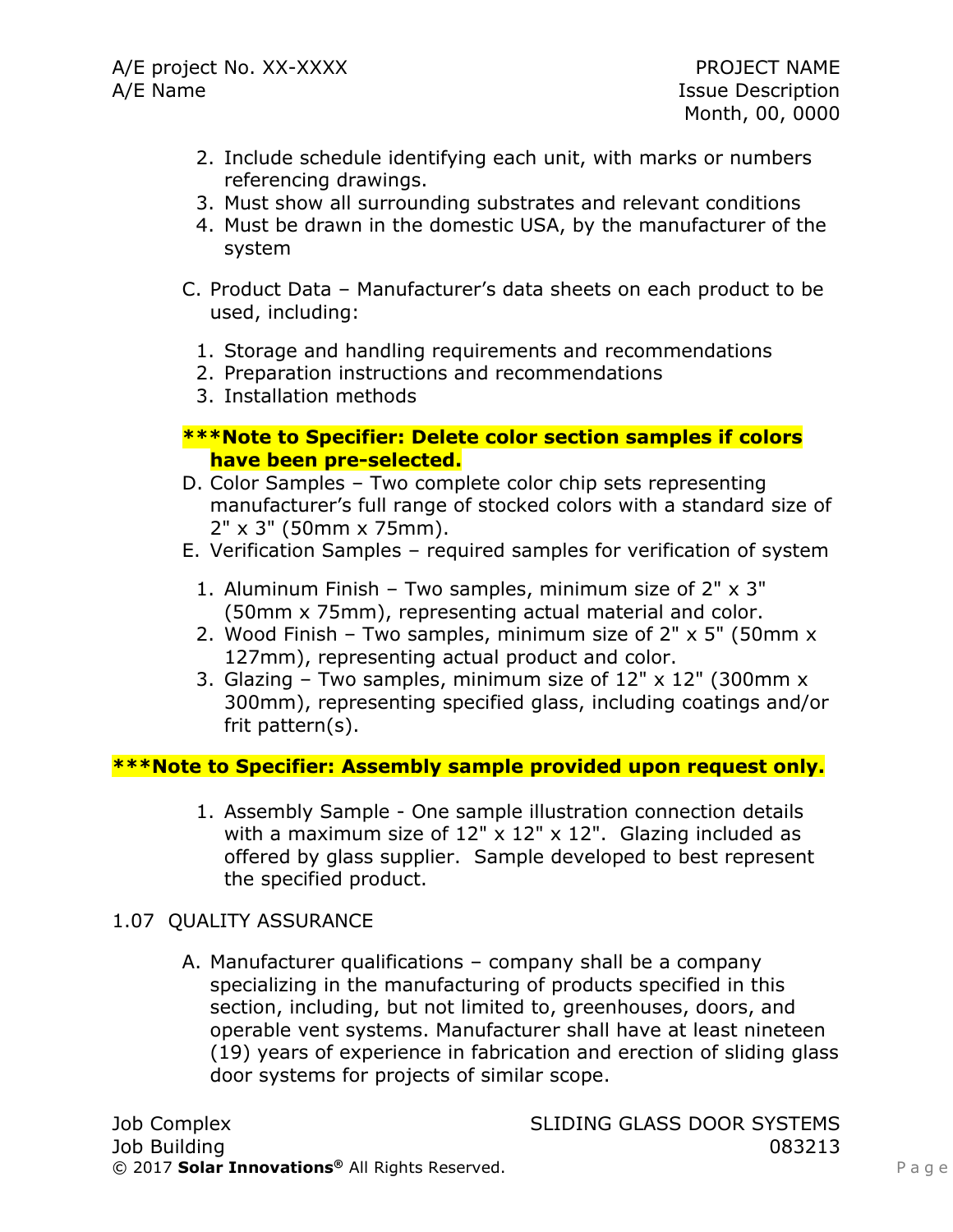- 1. Manufacturer must use an extruded aluminum system comprised of domestically produced aluminum and is fabricated/assembled in the USA.
- 2. Manufacturer must be recognized by NAMI.
- 3. Manufacturer must be a member in good standing of the National Glass Association (NGA).
- 4. Manufacturing facility must have achieved Gold LEED certification.
- B. Installer Qualifications Installer shall be experienced in performing the work of this section that has specialized in installation of work similar to that required for this project for a minimum of nineteen (19) years.

**\*\*\*Note to Specifier: Include a mock-up if the project size and/or scope warrant taking such a precaution. The following is one example of how a mock-up on a large project might be specified. When deciding on the extent of the mock-up, consider all the major different types of work on the project and consult with product manufacturer prior to selection.**

- C. Mock-ups
	- 1. Provide a mock-up for evaluation of surface preparation techniques and application workmanship.
		- a. Approximate size:
		- b. Finish areas designated by Architect
		- c. Do not continue with remaining work until workmanship, color, and sheen are approved by Architect.
		- d. Refinish mock-up area as required to produce acceptable work.
		- e. Incorporate accepted mock-up as part of the Work.
- 1.08 DELIVERY, STORAGE, AND HANDLING
	- A. Deliver products to the jobsite freight prepaid.
	- B. Store products in manufacturer's original unopened packaging, covered to protect factory finishes from damage, precipitation, and construction dirt until ready for installation
	- C. Store materials off construction grounds in a secure location that is a dry, covered area and protected from weather conditions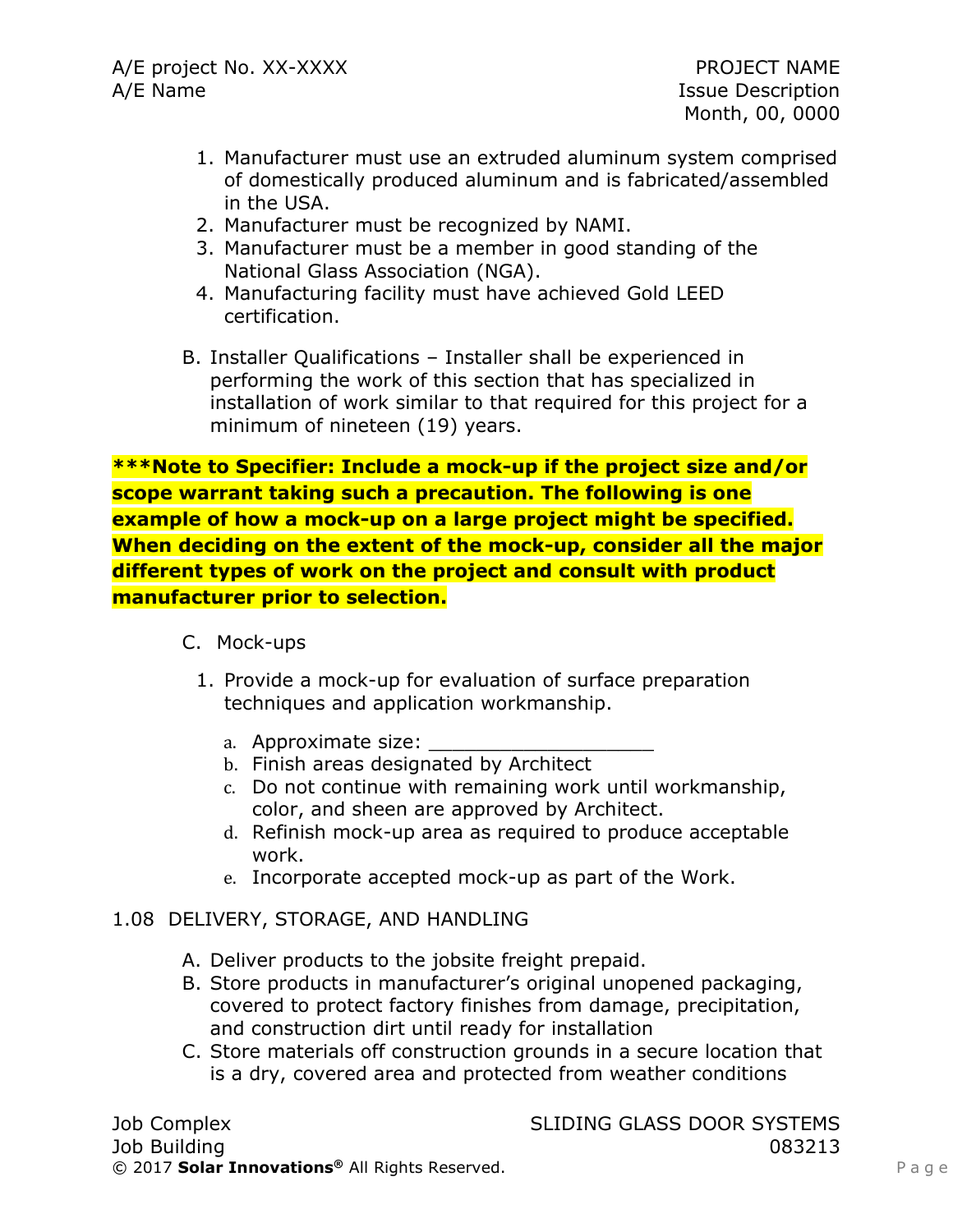D. Inspect and report any freight damages to the manufacturer immediately.

## 1.09 PROJECT CONDITIONS

- A. Maintain environmental conditions (temperature, humidity, and ventilation\_ within limits recommended by manufacturer for optimal results. Do not install products under environmental conditions outside manufacturer's absolute limits.
- B. Perform structural silicone sealant work when air temperature is above 10° F (minus 12° C)

## 1.10 WARRANTY

A. Provide manufacturer's limited warranty that all components are warranted for one (1) year for cases of normal use. Many components are also warranted by the original manufacturers for greater lengths of time. Reference original component manufacturers' warranties for complete information.

## **\*\*\*Note to Specifier: Delete warranty components that do not apply to the project.**

- B. Warranty Addendum Manufacturer offers extended warranties and service contracts on a per job basis.
- C. Roller Addendum Stainless Steel Rollers free from defect for a period of ten (10) years.

## **\*\*\*Note to Specifier: Delete warranties below that do not apply to the selected finish(es).**

D. Frame Finish

- 1. For anodized finishes provide a warranty of five (5) years.
- 2. For stock color AAMA 2605 finishes with 2-3 coats powder or liquid dependent on color and/or application, provide paint manufacturer's warranty for color and film integrity for at least fifteen (15) years from date of application.
- 3. For custom color AAMA 2605 finishes with 2-3 coats powder or liquid dependent on color and/or application, provide paint manufacturer's warranty for color and film integrity for at least fifteen (15) years from date of application.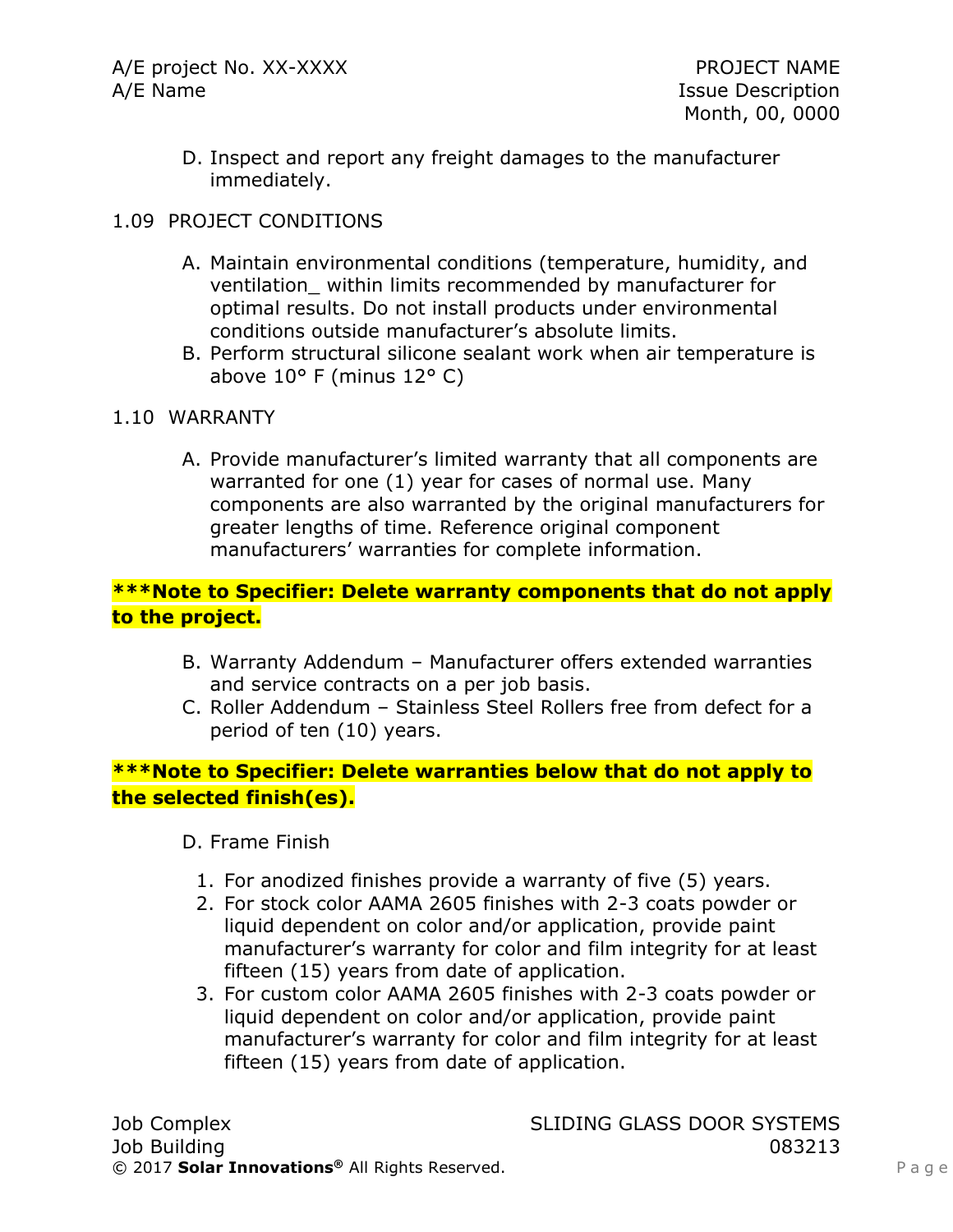- 4. For stock color AAMA 2604 finishes with 2 coats powder or liquid, provide warranty for color and film integrity for ten (10) years from date of application.
- 5. For custom color AAMA 2604 with 2 coats powder or liquid, provide paint manufacturer's warranty for cracking and pulling integrity for ten (10) years from date of application.
- 6. For custom AAMA 2603 finishes with 1 coat liquid only, thermosetting acrylic resin finishes, provide warranty for cracking and pulling integrity for five (5) years from date of application.
- 7. For stock color AAMA 2603 finishes with 1 coat liquid only, provide paint manufacturer's warranty for cracking and pulling integrity for at least five (5) years from date of application.
- 8. Custom warranty period, \_\_\_\_ years, to be approved and accepted in writing by Solar Innovations® based on project's scope and application

**\*\*\*Note to Specifier: Under extreme conditions, warranties for glazing may be less than twenty (20) years. Verify conditions with manufacturer. Delete the following paragraph if not required or edit to suit conditions.**

E. Flat Glazing- Provide glazing manufacturer's standard warranty against defective materials, delamination, seal failure, and defects in manufacturing for up to twenty (20) years prorated or as otherwise provided in or limited by the glass manufacturer's limited warranty.

## **PART 2 PRODUCTS**

### 2.01 ACCEPTABLE MANUFACTURERS

A. Product based on Solar Innovations® Sliding Glass Door Systems, as provided by: Solar Innovations® 31 Roberts Road Pine Grove, PA 17963 Phone 800-618-0669 / Fax: 800-618-0743 Email: [skylight@solarinnovations.com](mailto:skylight@solarinnovations.com)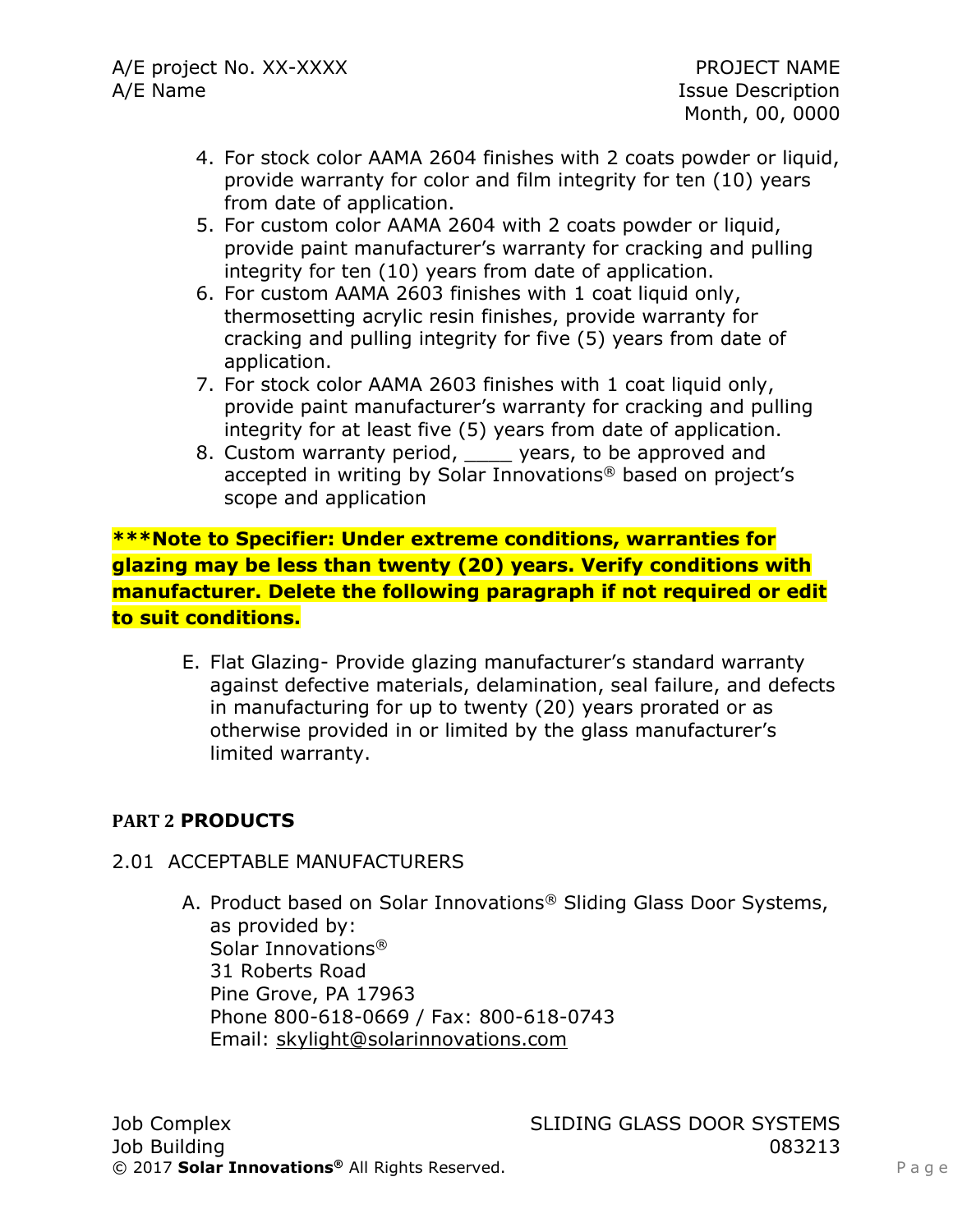#### Website: [www.solarinnovations.com](http://www.solarinnovations.com/)

**\*\*\*Note to Specifier: Delete one of the following two paragraphs; coordinate with requirements of Division 1 section on product options and substitutions.**

- B. Substitutions not permitted
- 2.02 SLIDING GLASS DOOR
	- A. Panel Size
		- 1. Width \_\_\_\_\_\_\_\_\_\_\_\_\_
		- 2. Height \_\_\_\_\_\_\_\_\_\_\_\_\_
		- 3. As indicated on the Drawings.
		- B. Operation/Configuration
			- 1. Multi-Track
			- 2. Pocketing
		- C. Load Bearing
			- 1. Bottom Load Bearing System

**\*\*\*Note to Specifier: Delete all glass choices not incorporated into the project. Decorative option should be deleted if not required.**

- D. Glazing
	- 1. Single pane glazing options
		- a. 3/16" (5mm) float glass
		- b. ¼" (7mm) float glass
		- c. Polycarbonate
		- d. Other-\_\_\_\_\_\_\_\_\_\_
	- 2. Double pane glazing options
		- a. 1" insulated glass unit
			- $(1)$  Outboard glazing lite 3/16" tempered clear glass with LoE 272 low-emissivity coating on surface two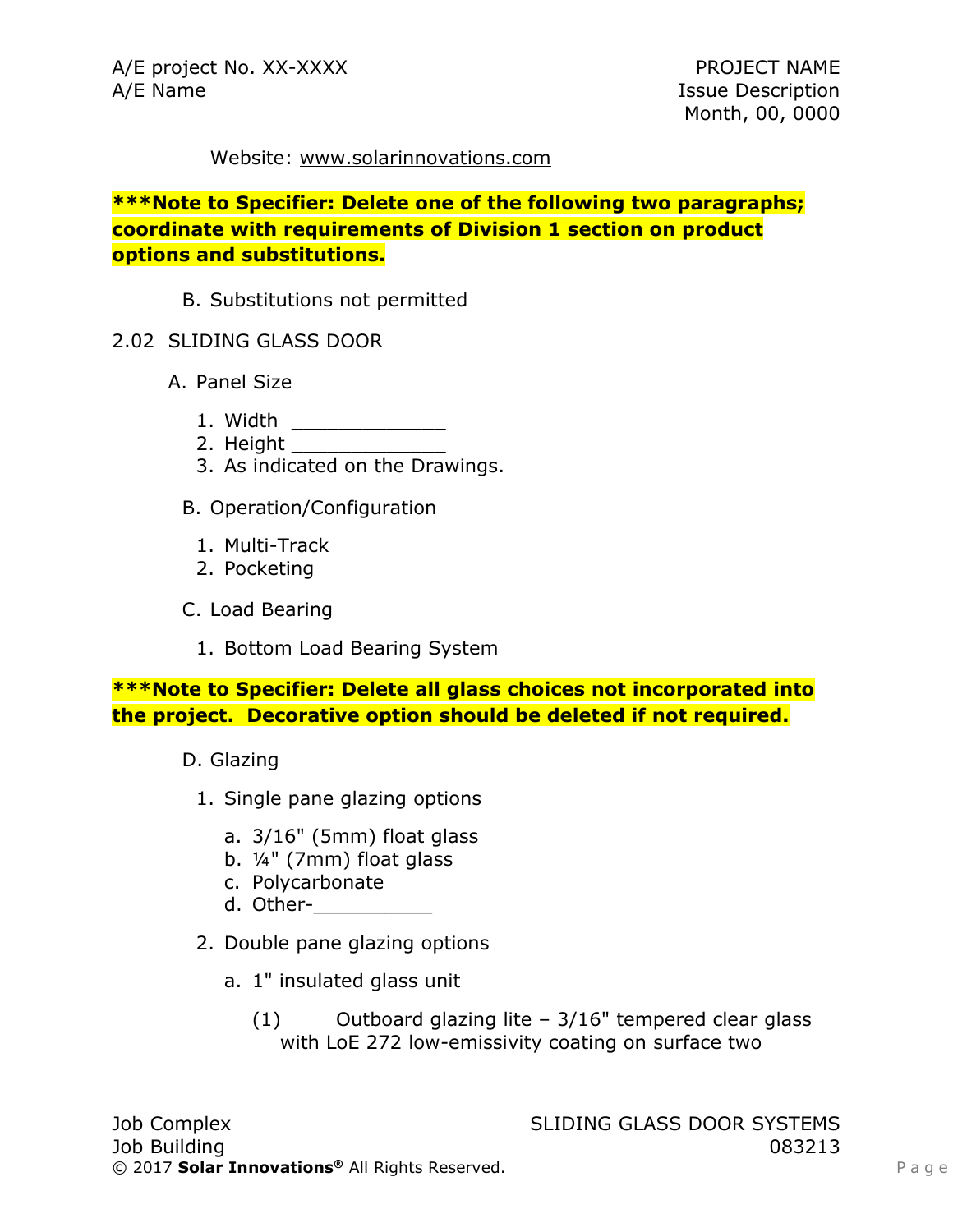- (2) Air spacer Stainless Steel spacer with dual seals of polyisobutylene/silicone and filled with argon gas
- (3) Vertical inboard glazing lite 3/16" tempered clear glass
- 3. Specialty glazing options (job specification sections can be provided for the following specialty glazing options.)

**\*\*\*Note to Specifier: Discuss all specialty glazing options with the manufacturer to determine viability, benefits, and recommended installation locations.**

- a. Thermochromic Glass glazing system that is 'tinted' via natural heat
- b. Solera Glass Install Solera light diffusion glazing system.
- c. Lumira Polycarbonate Lumira (formerly AeroGel) filled polycarbonate panels to control light diffusion and insulation characteristics.
- 4. Glazing Accessories
	- a. Decorative Mullions
	- b. Interior Grids 3/16" x 5/8" (4.76mm x 15.87mm)
	- c. Simulated Divided Lites  $3/8$ " x  $5/8$ " (9.52mm x 15.87mm)
	- d. Applied Grids
		- (1) ¾" low profile grid
- E. Framing Members minimum .125 wall thickness required for all structural members.

## **\*\*\*Note to Specifier: Select one of the following paragraphs and delete the others. Consult manufacturer to determine which framing meets project specific requirements.**

- 1. SI8200 G2 Sliding Glass Door System G2 Hook Rail
- 2. SI8200 G2 Sliding Glass Door System G2 Hurricane Hook Rail
- 3. SI8200HP G2 Sliding Glass Door System G2 Back to Back Hurricane Hook Rail
- 4. SI8600 G3 Sliding Glass Door System G3 Hook Rail
- 5. SI8600 G3 Sliding Glass Door System G3 Hurricane Hook Rail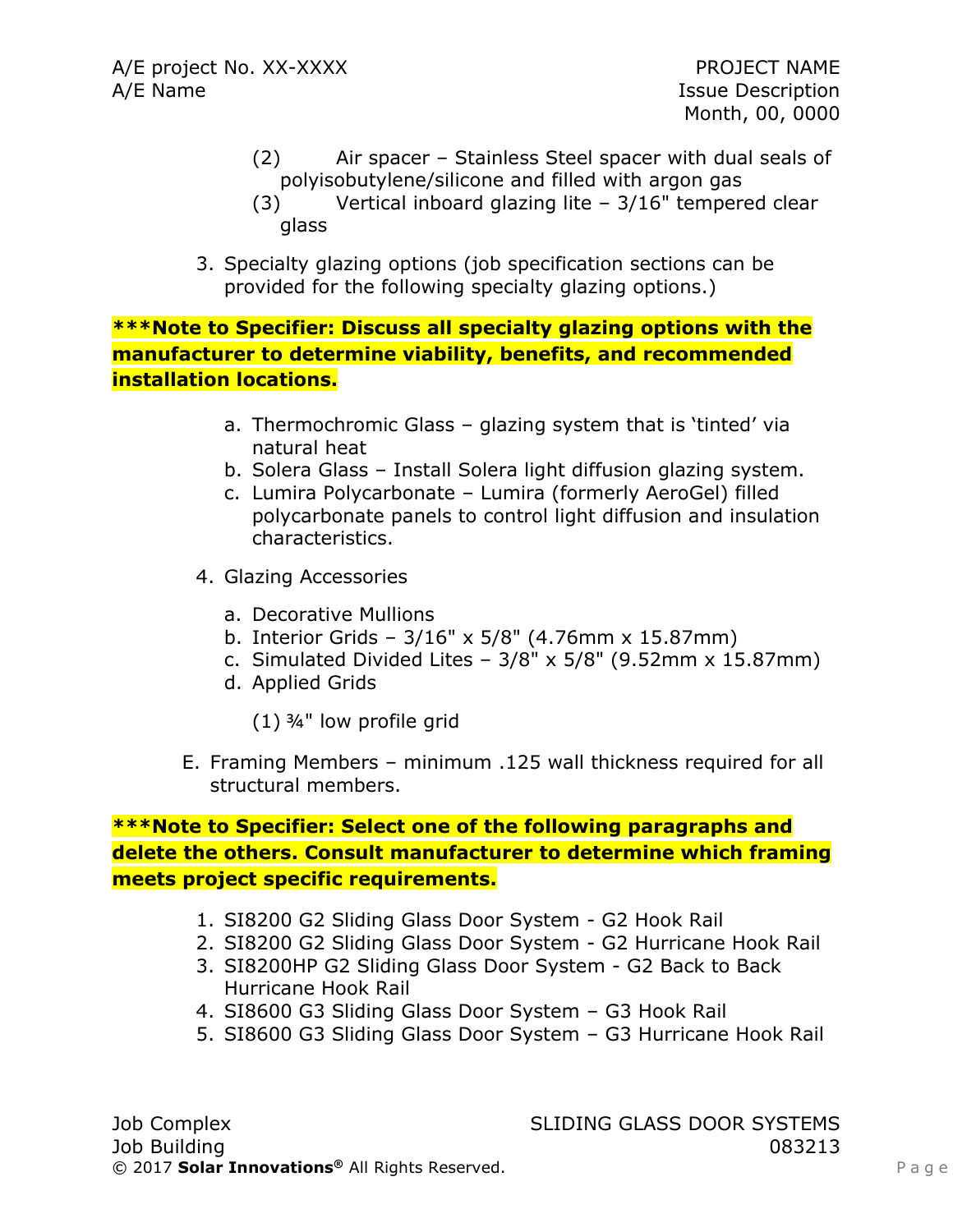6. SI8600 G3 Sliding Glass Door System – Back to Back G3 Hurricane Hook Rail

F. Perimeter weather gaskets – EPDM with solid strand cord G. Sill

## **\*\*\*Note to Specifier: Select one of the following options and delete those note required.**

- a. Tile Sill
- b. Low Profile Thermal Slider Track Sill
- c. Slider Non-Thermal Sill
- d. High Performance Thermal Slider Sill
- e. Extra High Performance Thermal Slider Sill
- H. Hardware
	- 1. Handles/Lock Sets
		- (1) Contact manufacturer for handle set choices

**\*\*\*Note to Specifier: 1 13/16" bearings are standard. Select one of the following optional precision bearing for smoother operation of larger panels with longer travel if required and delete paragraphs not required.**

- (2) Sliding door roller size  $-1$  13/16" (46mm)
- (3) Sliding door roller size 3" (76mm)
- 2. Corners Corner lugs to be extruded, thermally broken aluminum. Corner connectors that are not thermally-broken will not be accepted.
- 3. End Caps End caps not permitted to breech thermal break.

### 2.03 MATERIALS

A. Aluminum – 6063-T52, 6063-T6, or 6061-T6 alloy and temper. Other alloys and tempers may be used for non-structural members provided they do not void the required warranties. Indicate alloys and tempers clearly on shop drawings and in structural calculations.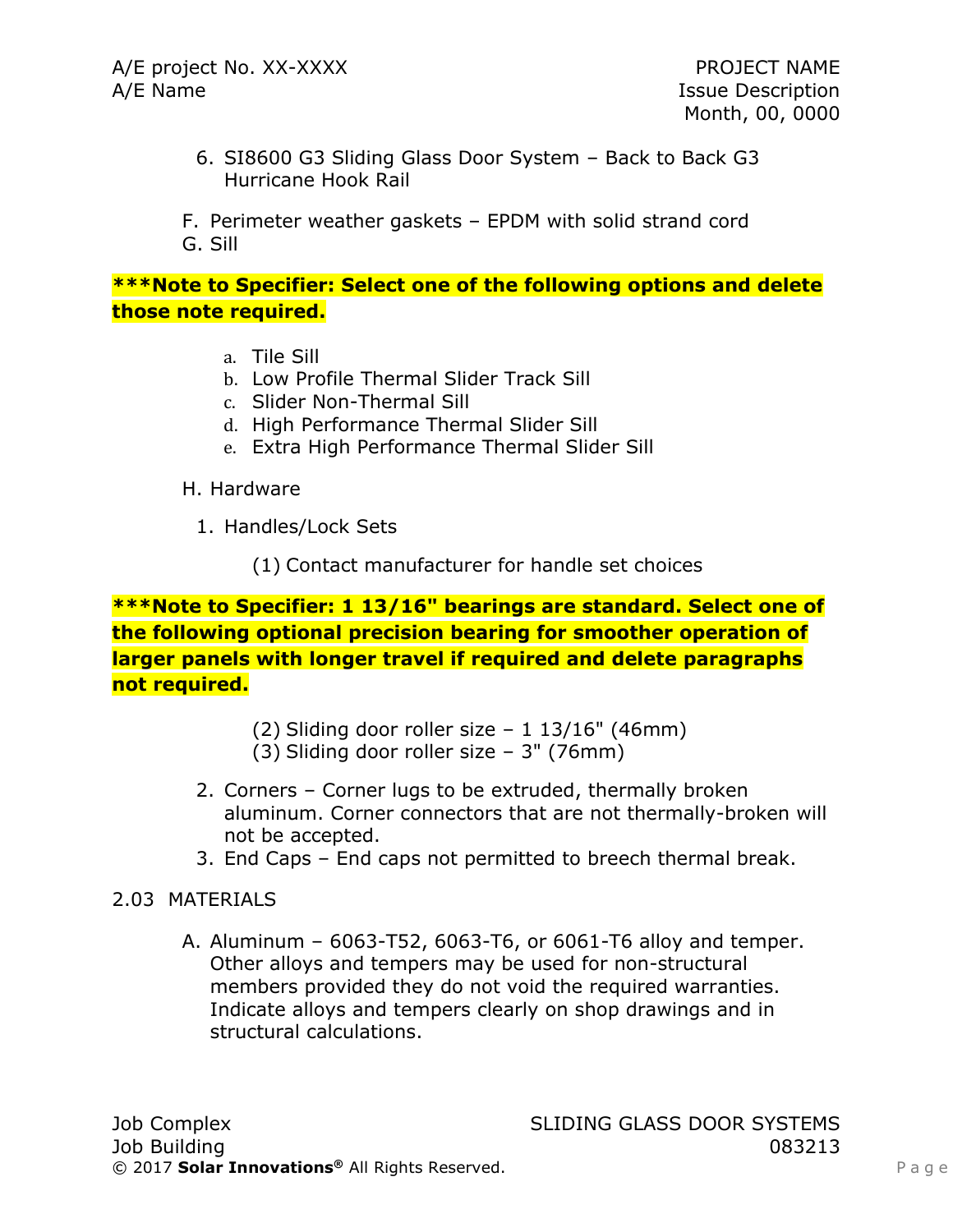- 1. Framing Members Thickness based on design loading, cross sectional configuration, and fabrication requirement.
- 2. Aluminum Flashing and Closures Minimum of 0.040" (1mm) thick.
- 3. Snap-on Covers and Miscellaneous Non-structural trim Minimum thickness recommended by the manufacturer.
- B. Insulated Panels Expanded polystyrene; provide at all filler panels and sheet metal members.
- C. Glazing See product section.
- D. Flashings Sheet aluminum, same finish as for system components; secured with concealed fastening method or fastener with head finished to match; thickness as required for conditions encountered.

## **\*\*\*Note to Specifier: Delete the following when not required.**

E. Thermal Insulbar® Separation – Manufacturer's standard system to provide thermal separation between exterior and interior components.

## **\*\*\*Note to Specifier: Verify with manufacturer if internal reinforcing is required based on framing material, structure, size, and configuration.**

- F. Internal Reinforcing
	- 1. ASTM A 36/A 36M for carbon steel; or ASTM B 221/B 221M and ASTM B 241/B 241M for structural aluminum
	- 2. Shapes and sizes to suit installation
	- 3. Shop coat steel components after fabrication with manufacturer recommended primer
- G. Glazing Gaskets Compression type design, replaceable, EPDM, complying with ASTM C864, with solid strand cord to prevent shrinkage.
	- 1. Completely compatible with glazing sealant to be used
	- 2. Profile and hardness as necessary to maintain uniform pressure for watertight seal
	- 3. Manufacturer's standard black color
	- 4. Factory molded corners required at interior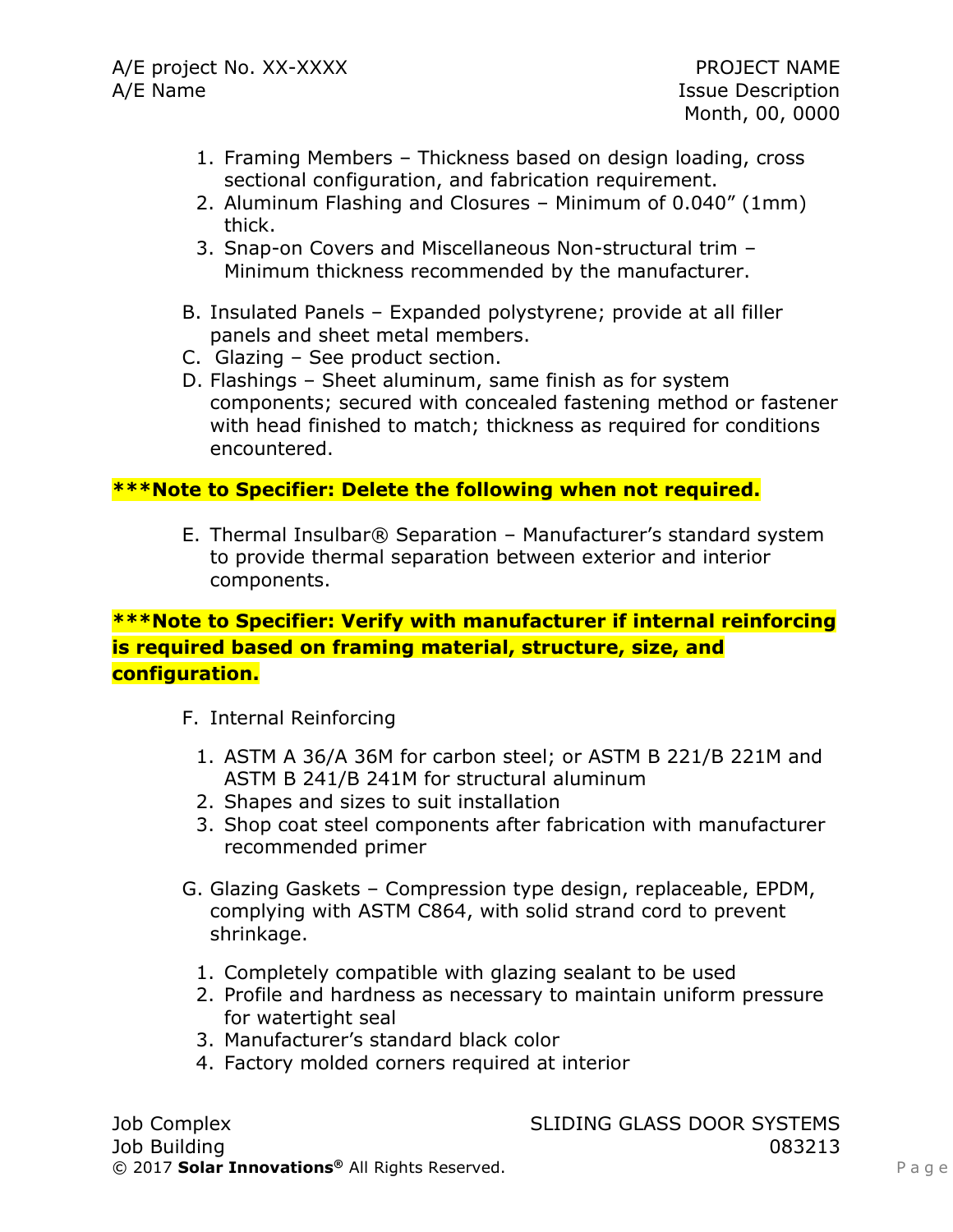- H. Setting Blocks, Edge Blocks, and Spacers As required by manufacturer and compatible with insulated glass where required
- I. Structural Glazing Sealant Manufacturer's Standard; black
- J. Perimeter Sealant Manufacturer's Standard, color to match framing finish if available, otherwise color as selected from manufacturer's standard range
- K. Anchors and Fasteners
	- 1. Aluminum and Stainless Steel of type which will not cause electrolytic action or corrosion
	- 2. Zinc cadmium-plated fasteners may be used if acceptable to manufacturer.
	- 3. Finish exposed fasteners to match aluminum frame

### 2.04 FRAME FINISH

**\*\*\*Note to Specifier: Delete all but one of the following frame finishes. If more than one finish is required, indicate the locations where each is to be used on the architectural drawings.**

- A. Unfinished Aluminum: Mill
- B. Aluminum Finish: Anodized complying with AAMA 611
	- 1. Color: Clear (Class I)
	- 2. Color: Dark Bronze

C. Aluminum Finish: AAMA 2605 finish

- 1. Color: Manufacturer's standard bronze color
- 2. Color: Manufacturer's standard Hartford green color
- 3. Color: Manufacturer's standard white color
- 4. Color: Manufacturer's standard sandstone color
- 5. Color: Manufacturer's standard black color
- 6. Color: Manufacturer's standard natural clay color

D. Aluminum Finish: AAMA 2604 finish

- 1. Color: Manufacturer's standard bronze color
- 2. Color: Manufacturer's standard Hartford green color
- 3. Color: Manufacturer's standard white color
- 4. Color: Manufacturer's standard sandstone color
- 5. Color: Manufacturer's standard black color
- 6. Color: Manufacturer's standard natural clay color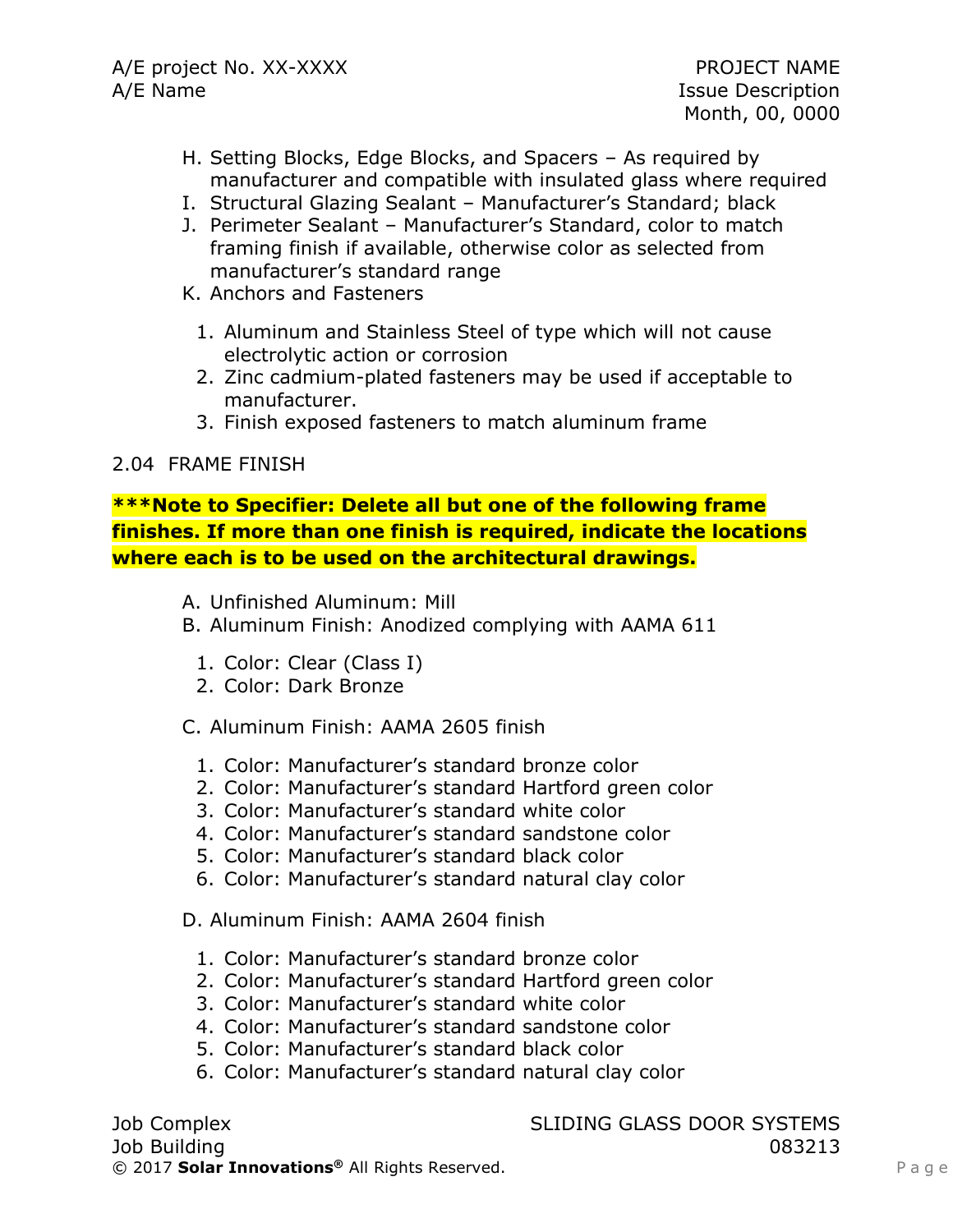## E. Aluminum Finish: AAMA 2603 finish

- 1. Color: Manufacturer's standard bronze color
- 2. Color: Manufacturer's standard Hartford green color
- 3. Color: Manufacturer's standard white color
- 4. Color: Manufacturer's standard sandstone color
- 5. Color: Manufacturer's standard black color
- 6. Color: Manufacturer's standard natural clay color

**\*\*\*Note to Specifier: If a custom color or a different type of finish is required, verify availability with manufacturer and enter a description below.**

- F. Aluminum Liquid Finish: \_\_\_\_\_\_\_\_\_\_\_\_\_\_\_\_\_\_\_\_
- G. Aluminum Powder Finish: \_\_\_\_\_\_\_\_\_\_\_\_\_\_\_\_\_\_\_\_
- H. Aluminum Anodized Finish: \_\_\_\_\_\_\_\_\_\_\_\_\_\_\_\_\_\_\_\_
- I. Metal Cladding: \_\_\_\_\_\_\_\_\_\_\_\_\_\_\_\_\_\_\_\_
- J. Wood Veneering: \_\_\_\_\_\_\_\_\_\_\_\_\_\_\_\_\_\_\_\_
	- a. Manufacturer's standard water based sealer applied to minimize damage and discoloration during installation. Final sanding and finishing is by the other. It is the customer's responsibility to properly maintain the finish on the wood to preserve any warranty.
	- b. ICA 3-coat clear sealer consisting of impregnating agent, base coat, and top coat.

## 2.05 FABRICATION

- A. Fabricate components in accordance with the shop drawings approved by the architect.
- B. All major fabrication shall be done at the manufacturing location and not onsite.
- C. Manufacturer shall remove all burrs and rough edges prior to finish application.
- D. Install all gaskets and tapes at factory, as reasonable.
- E. Disassemble only to the extent necessary for shipping and handling limitations.
- F. Manufacturer shall be notified of any field modification prior to the activity commencing.
- G. All welding shall comply with standards set forth by the American Welding Society.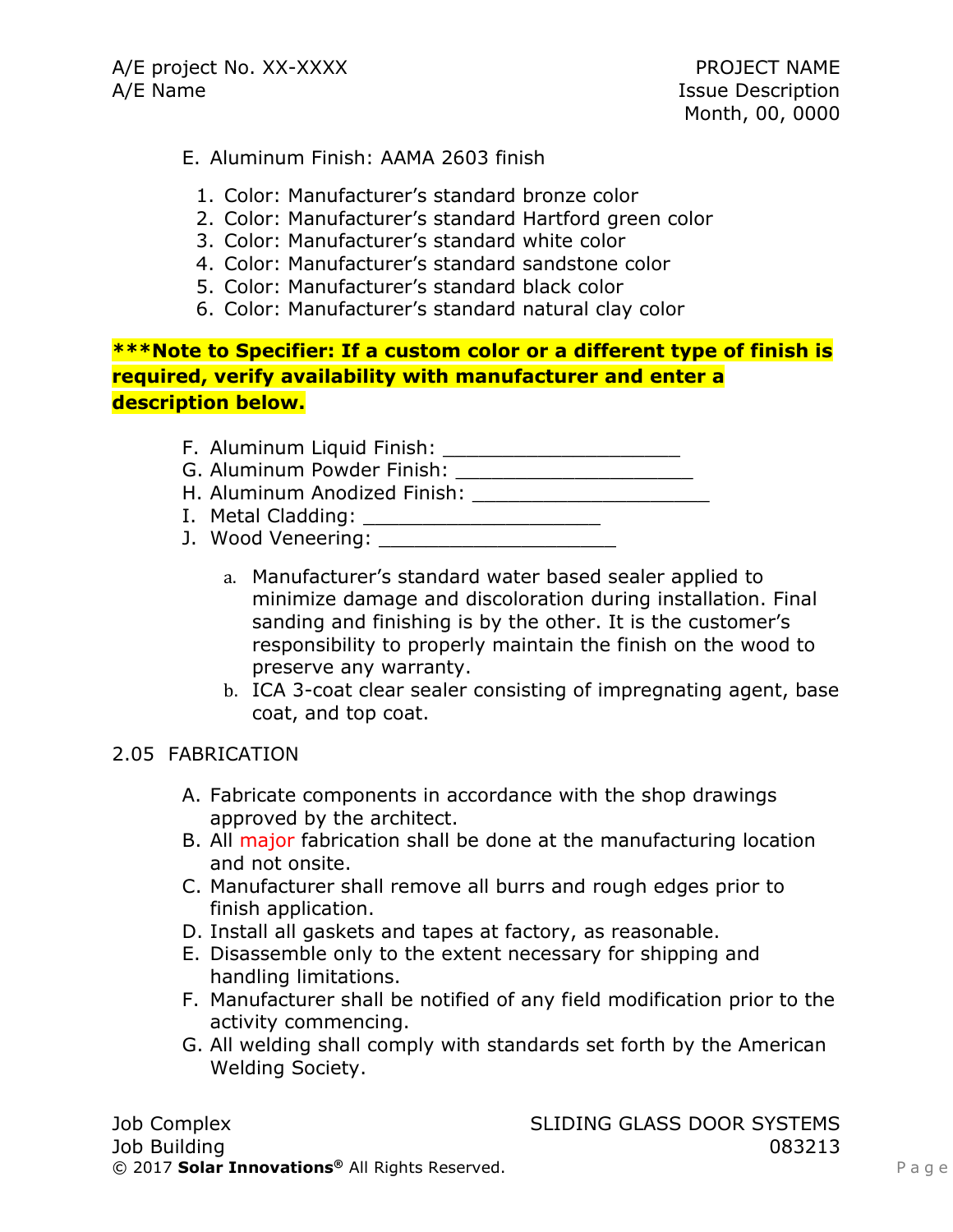- H. Grind exposed welds smooth and flush with adjacent surfaces before finishing; restore mechanical finish.
- I. Perform all work in a method that will meet or exceed industry standards.
- J. Isolation membrane materials shall be used to separate dissimilar metals to prevent galvanic corrosion/action between materials.
- K. Fabricate components to allow for accurate and rigid fit of joints and corners. Match components carefully ensuring continuity of line and design. Ensure joints and connections will be flush and weather tight. Ensure slip joints make full, tight contact and are weather tight.

## **\*\*\*Note to Specifier: Delete the following if internal reinforcing is not required for this project.**

- L. Fabricate components true to detail and free from defects impairing appearance, strength or durability.
- M. Provide contoured exterior horizontal or purlin glazing retainers to minimize water, ice, and snow buildup.
- N. Reinforce components at anchorage and support points, joints, and attachment points for interfacing work.
- O. Accurately size glazing to fit openings allowing for clearances as set forth by the "Glazing Manual" published by the Flat Glass Marketing Association (FGMA).
- P. Cut glass clean and carefully. Nicks and damaged edges will not be accepted. Replace all glass with damaged edges.

### **PART 3 EXECUTION**

### **\*\*\*Note to Specifier: This section is only applicable if Solar Innovations® installation is accepted.**

- 3.01 PREPARATION
	- A. General contractor shall direct, supervise, and inspect all site work related to the sliding glass door system.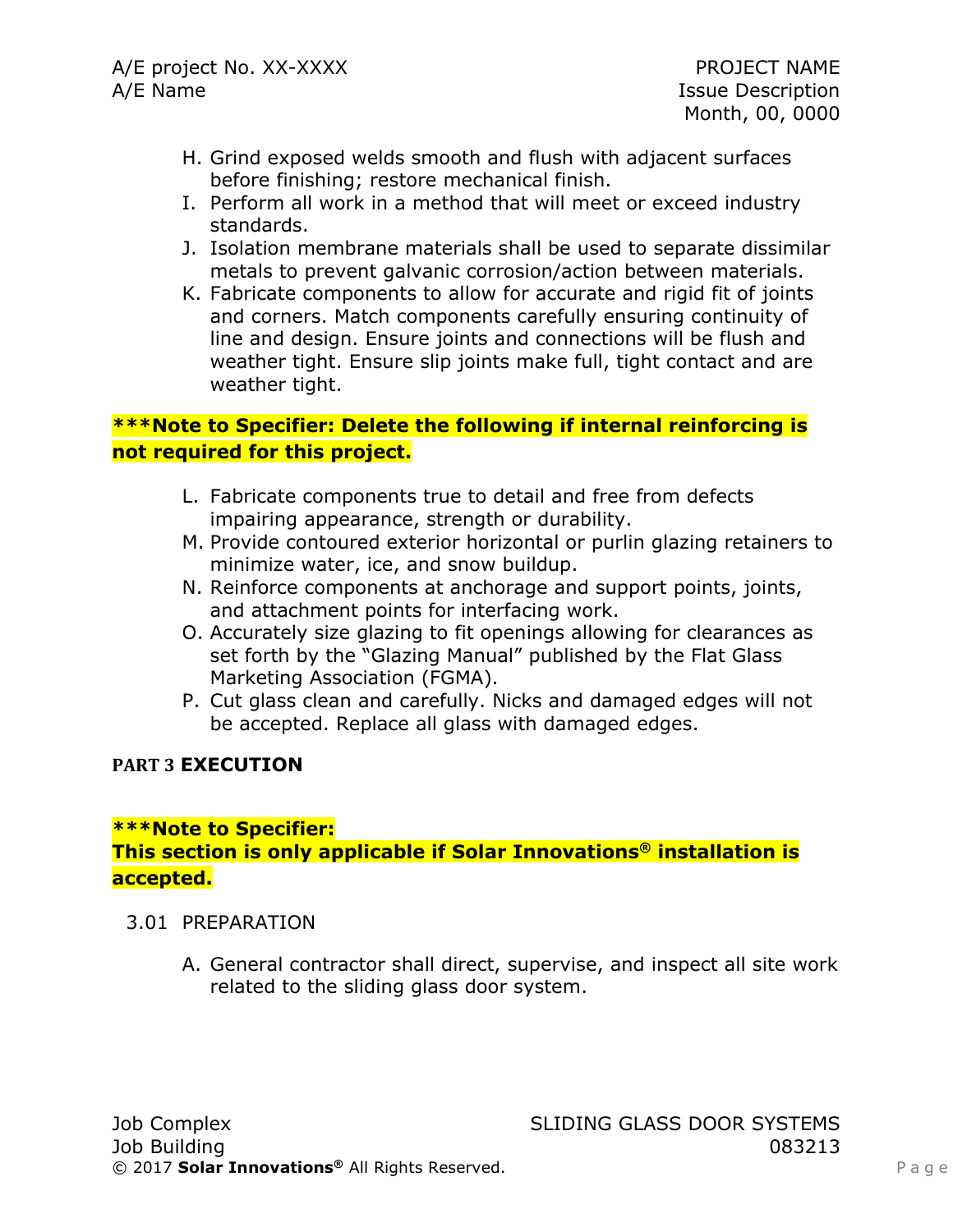- B. Do not begin installation until substrates have been properly prepared and approved by manufacturer. Substrate preparation shall be done in strict accordance with the approved shop drawings.
- C. If substrate penetration is the responsibility of another installer, notify Architect of unsatisfactory preparation before proceeding.
- D. Thoroughly clean all surfaces and substrates prior to installation.
- E. Prepare surfaces using the method recommended by the manufacturer for achieving the best result for the substrate under the project conditions.

## 3.02 INSTALLATION

- A. Installation of the sliding glass door system shall be done in accordance with approved shop drawings and manufacturer's instruction and installation manual(s).
- B. Separate dissimilar materials using nonconductive tape, paint, or other material not visible in finished work.
- C. Provide attachments and shims to permanently fasten system to building structure.
- D. Maintain dimensional tolerances and alignment with adjacent work.
- E. Anchor securely in place, allowing for required movement, including expansion and contraction.
- F. Install glazing sealants in accordance with manufacturer's instructions without exception, including surface preparations.
- G. Set sill members in bed of sealant. Set other members with internal sealants to provide weather tight construction.
- H. Install flashings, bent metal closures, corners, gutters, and other accessories as required or detailed.
- I. Clean surfaces and install sealant in accordance with sealant manufacturer's instructions and guidelines.

## 3.03 ADJUSTING AND CLEANING

- A. Adjust hinge set, locksets, and other hardware for proper operation. Lubricate using a suitable lubricant compatible with door and frame coatings.
- B. Remove temporary coverings and protection of adjacent work areas. Repair or replace damaged installed products. Clean installed products in accordance with manufacturer's instructions before owner's acceptance.